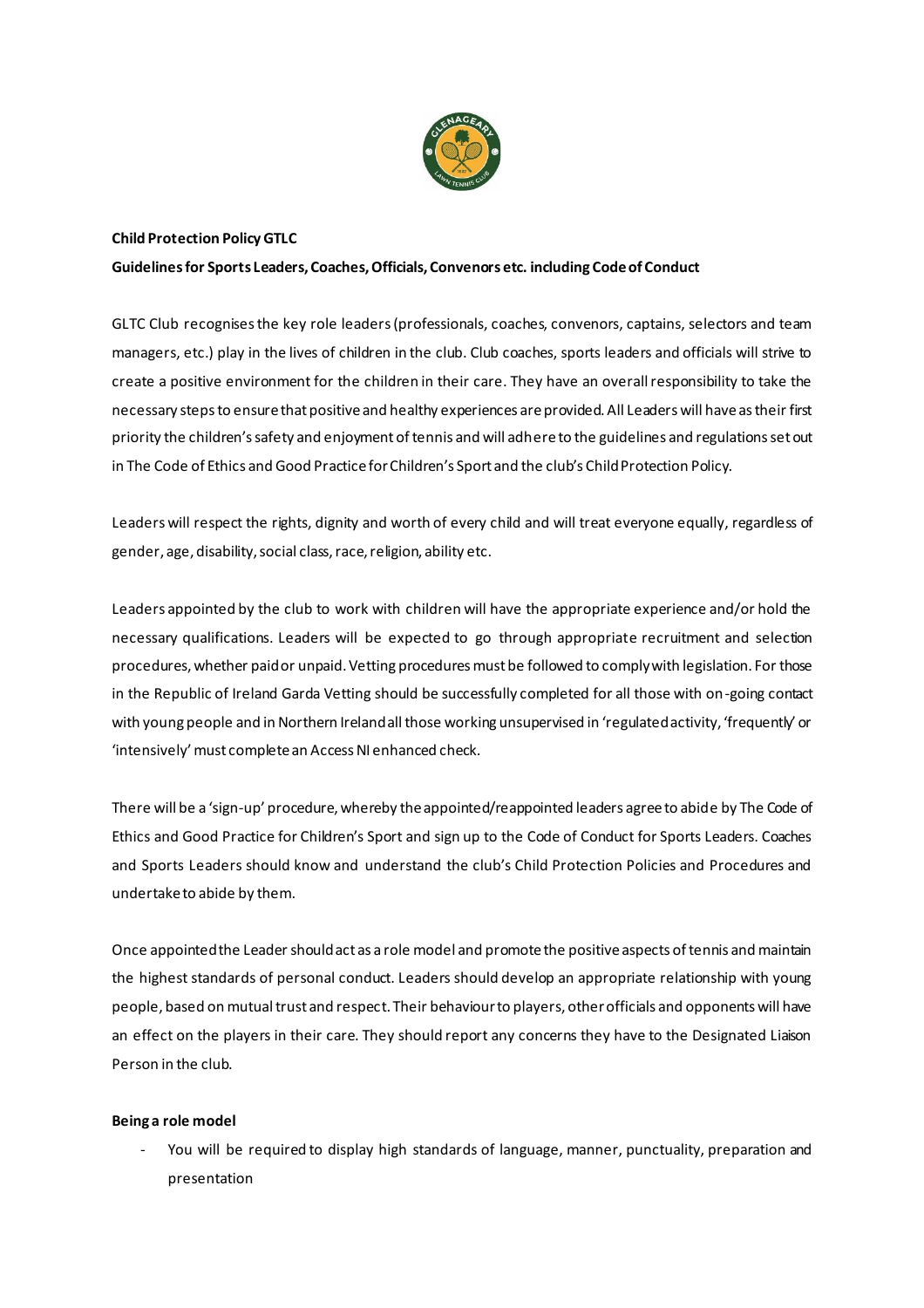- Ensure that players in your care respect the rules of the game. Insist on fair play and ensure players are aware you will not tolerate cheating or bullying behaviour
- Encourage the development of respect for opponents, officials, selectors and other leaders and avoid criticism of fellow professionals and coaches. Do not criticise other leaders
- The use of illegal drugs, alcohol and tobacco must be actively discouraged as they are incompatible with a healthy approach to sporting activity. Leaders should avoid the use of alcohol and illegal substances before coaching, during events, while supervising trips with young players and providing a duty to care.

### **Protection for leaders**

- Leaders are responsible for setting and monitoring the boundaries between a working relationship and friendship with players. It is advisable for leaders not to involve young players in their personal life i.e. visits to leaders' homes or overnight stays.
- Avoid working alone and ensure there is adequate supervision for all activities
- Where possible work in an open environment and ensure that physical contact is appropriate and has the permission or understanding of the child.
- Care must be taken not to expose a child intentionally or unintentionally to embarrassment or disparagement by use of sarcastic or flippant remarks.
- Physical punishment or physical force must never be used. Never punish a mistake by physical means or exclusion

## **A positive environment**

- Be generous with praise and never ridicule or shout at players for making mistakes or for losing a match. All young players are entitled to respect.
- Be careful to avoid the "star system". Each child deserves equal time and attention.
- Remember that young players play for fun and enjoyment and that skill development and personal satisfaction have priority over highly structured competition. Never make winning the only objective.
- Set realistic goals for the participants and do not push young players. Create a safe and enjoyable environment.
- When approached to take on a new player, ensure that any previous coach participant relationship has been ended in a professional manner.
- It is advisable to get agreement from a parent/guardian when young players are invited into adult groups/squads. Boundaries of behaviour in adult groups are normally different from the boundaries that apply to junior groups/squads.
- Leaders who become aware of a conflict between their obligation to their players and their obligation to the club must make explicit to all parties concerned the nature of the conflict and the loyalties and responsibilities involved.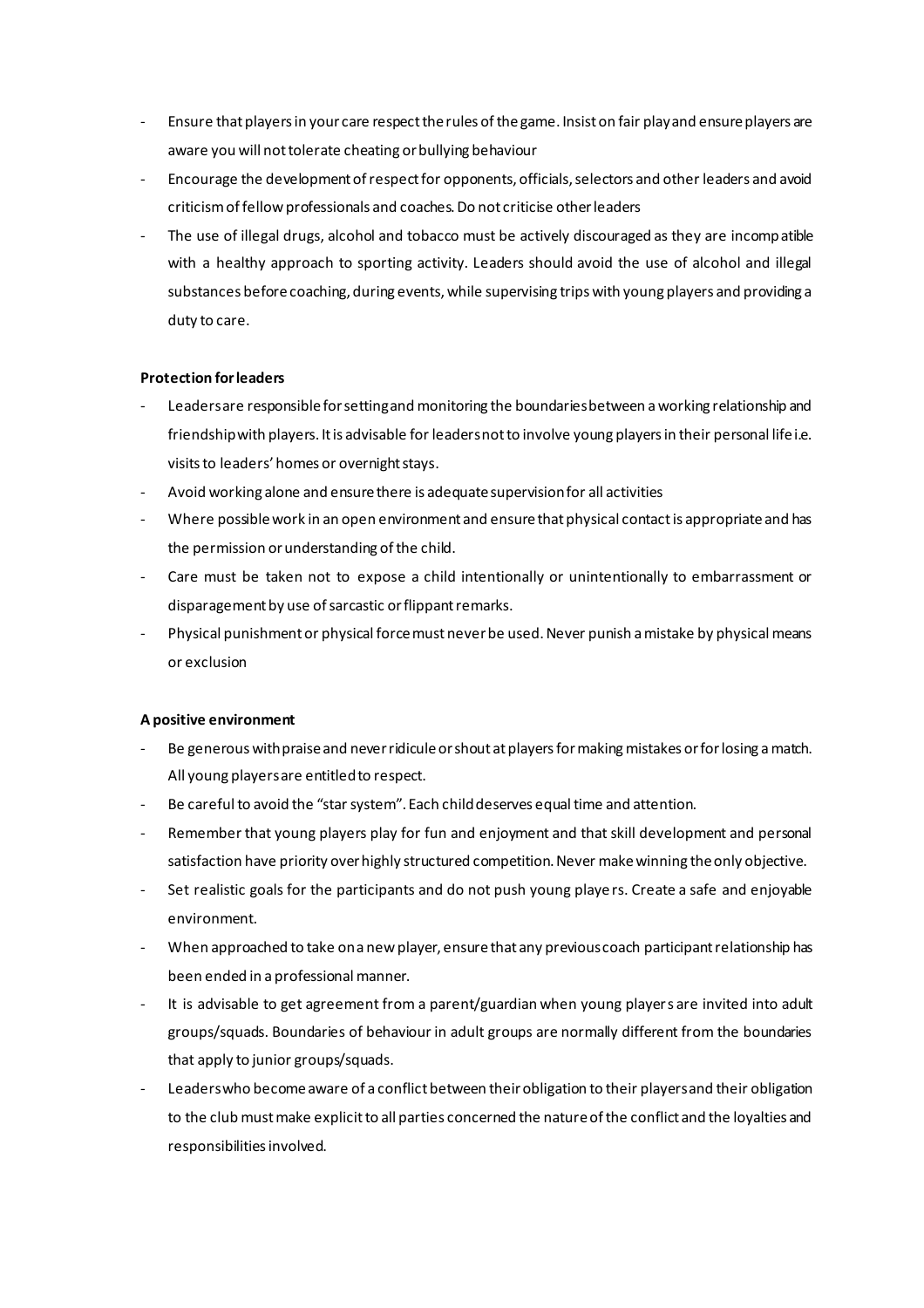- Leaders should communicate and co-operate with medical and ancillary practitioners in the diagnosis, treatment and management of their players' medical or related problems. Avoid giving advice of a personal or medical nature if you are not qualified to do so. Any information of a personal or medical nature must be kept strictly confidential unless the welfare of the child requires the passing on of this information
- The nature of the relationship between a leader and a participant can often mean that a leader will learn confidential information about a player or player's family. This information must be regarded as confidential and, except where abuse is suspected, must not be divulged to a third party without the express permission of the player/family.

The following is the Code of Conduct to be signed by all club Coaches, Sports Leaders and Officials. In addition all club Coaches, Sports Leaders and Officials will be required to formally sign the Code of Ethics and Good Practice for Children's Sport Undertaking below.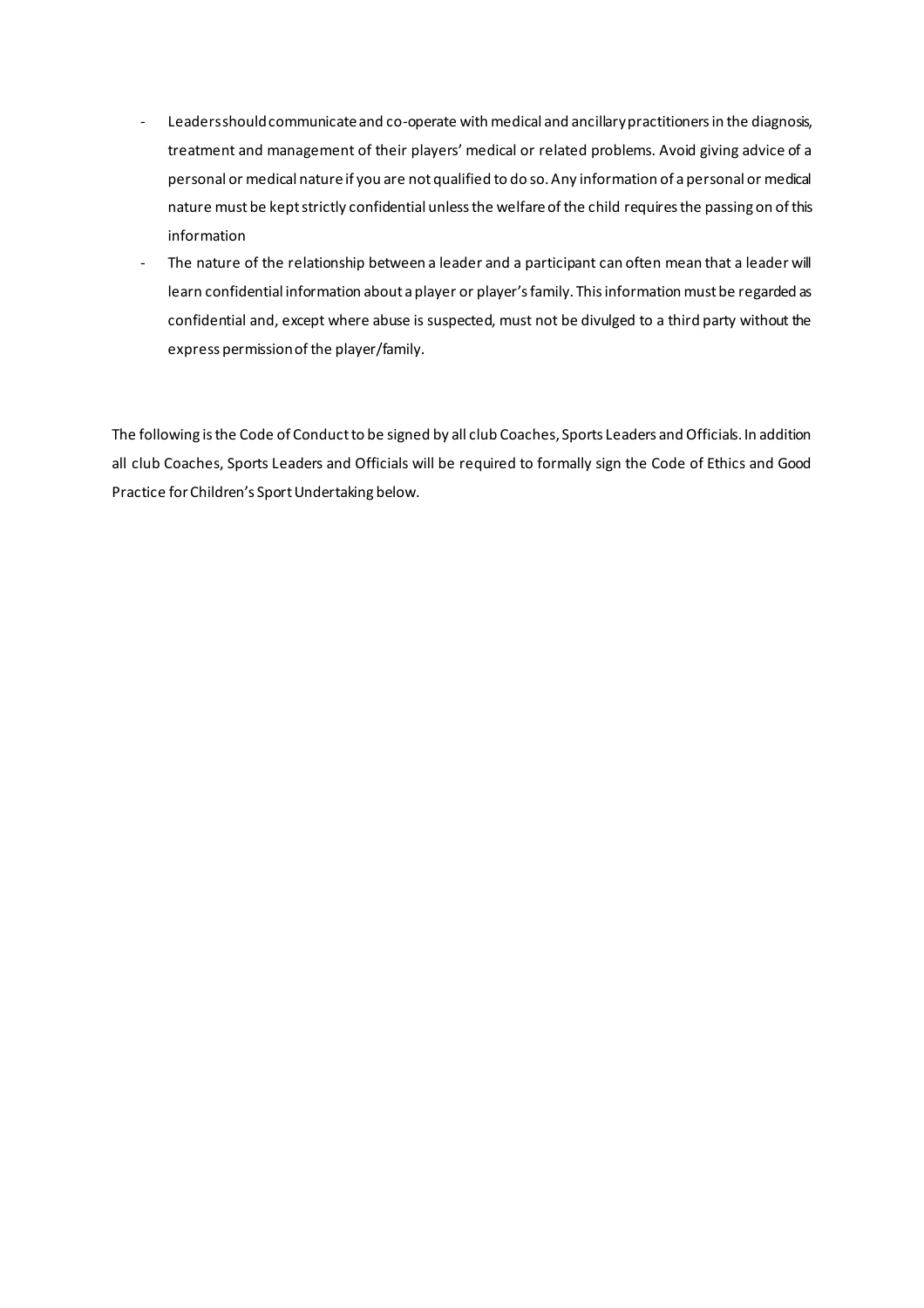## **CODE OF CONDUCTGTLC**

for Coaches/Sports Leaders/Officials

I, (Print Name) and the set of the set of the set of the set of the set of the set of the set of the set of the set of the set of the set of the set of the set of the set of the set of the set of the set of the set of the

- Ensure the safety of all children by careful supervision, proper pre- planning of coaching/ playing sessions, using safe methods at all times.
- Actively encourage all children not to discriminate on the grounds of religious beliefs, race, gender, social classes or lack of ability.
- Emphasise fun and participation.
- Not allow any rough or dangerous play, bullying, or the use of bad language or inappropriate behaviour.
- Always be positive and to promote the objectives of the club at all times.
- Not let any allegations of abuse of any kind to go unchallenged or unrecorded if appropriate. Incidents and accidents to be recorded in the club incident/accident book. Parents will be informed.
- Report accidents or incidents of alleged abuse to the designated person.
- Administer minor first aid in the presence of others and where required refer more serious incidents to the club "first aider".
- Have access to telephone for immediate contact to emergency services if required.
- Foster team work to ensure the safety of youth members in their care. Ensure the rights and responsibilities of youth members are enforced.
- Report suspected abuse to the appropriate designated officer.
- Not abuse members physically, emotionally or sexually. Maintain confidentiality about sensitive information.
- Be a role model (disciplined / committed / time keeping), remember children learn by example. Refrain from smoking and consumption of alcohol during club activities or coaching sessions.
- Hold current coaches insurance.
- Never ask anyone to keep secrets of any kind.
- Ensure that car insurance is appropriate for transporting young people to and from events.
- Ensure that all those working with young people do so under the guidance of the coach.
- As a coach keep my knowledge updated through the Tennis Ireland Continuous Professional Development.
- Protect myself from false accusation by
	- o Not spending excessive amounts of time alone with children away from others.
	- o Avoid taking children alone in a car on journeys, however short.
	- o Never taking children to your home.
	- $\circ$  Not administering First Aid involving the removing of children's clothing unless in the presence of others.